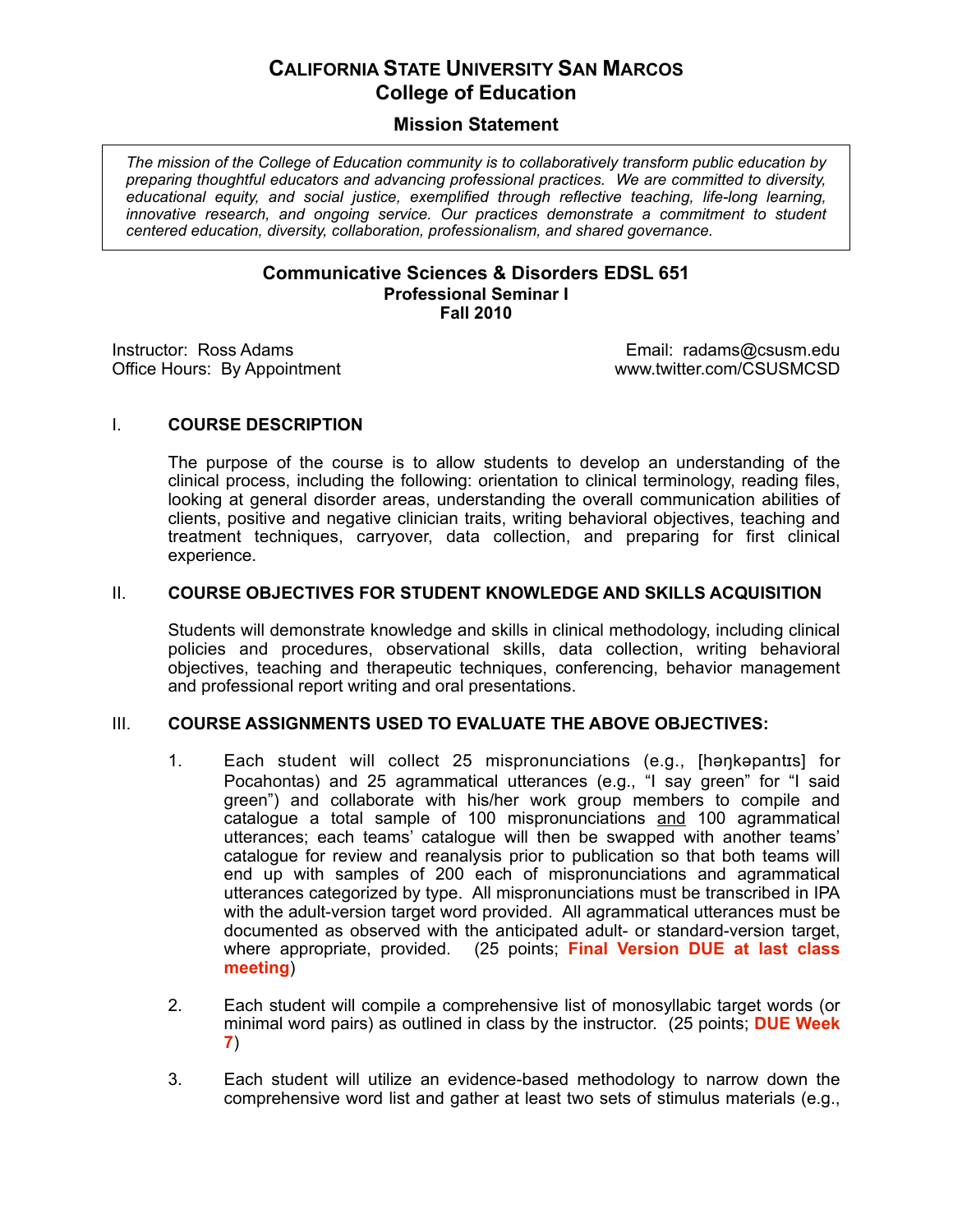color photos, line drawings, PEC symbols, objects/toys) useful in eliciting those words from pediatric clients, as outlined by the instructor. (25 points; **DUE at last class meeting**)

4. Each student will draft a set of annual goals, quarterly benchmarks, and evidence-based rationales, based on baseline data drawn from Activity #1, as outlined by the instructor. (25 points; **DUE at last class meeting**)

### IV. **COURSE GRADING:**

Credit/No Credit Grading

 **Submission Schedule:** Work submitted late, but within one week of the due date will receive partial credit. Work received over one week late receives **no credit**.

Grading Emphasis: Each written assignment will be graded approximately 80% on content (detail, logic, synthesis of information, depth of analysis, etc.), and 20% on mechanics (grammar, syntax, spelling, format, uniformity of citation, etc.).

### **V. REQUIRED TEXT(S):**

 National Curriculum & Training Institute (1993). *Real Colors® Personality Instrument™ Adult* (English). Phoenix, AZ: NCTI.

 Schraeder, Trici (2008). *A Guide to School Services in Speech-Language Pathology.*  San Diego: Plural Publishing.

Selected readings/journal articles TBA.

## **VI. RECOMMENDED TEXT(S):**

 Johnson, Dan (2004). *The Real Colors® Homeowner's Guide: A Follow-up to Your Real Colors® Workshop.* Phoenix, AZ: NCTI.

 Roth Froma & Worthington, Colleen (2005). *Treatment Resource Manual for Speech- Language Pathology* (4th Edition). Thompson-Delmar Learning. NOTE: Not available until 10/22/2010.

 Shipley, K. & McAfee, J. (2004). *Assessment in Speech-Language Pathology: A Resource Manual* (4th Edition) Thomson-Delmar Learning.

# **VII. TENTATIVE COURSE OUTLINE:**

| <b>Week</b>    | <b>Topic</b>                                                                                                                                              |
|----------------|-----------------------------------------------------------------------------------------------------------------------------------------------------------|
|                | Temperament:<br>Speak in the Style of the Listener, Listen in the Style of the Speaker<br>NOTE: Session #1 is 4 hours (i.e., two class sessions combined) |
| $\overline{2}$ | Supporting the Change Process:<br>Unaware, Awareness, Preparation, Action, Maintenance, Recycling, Termination                                            |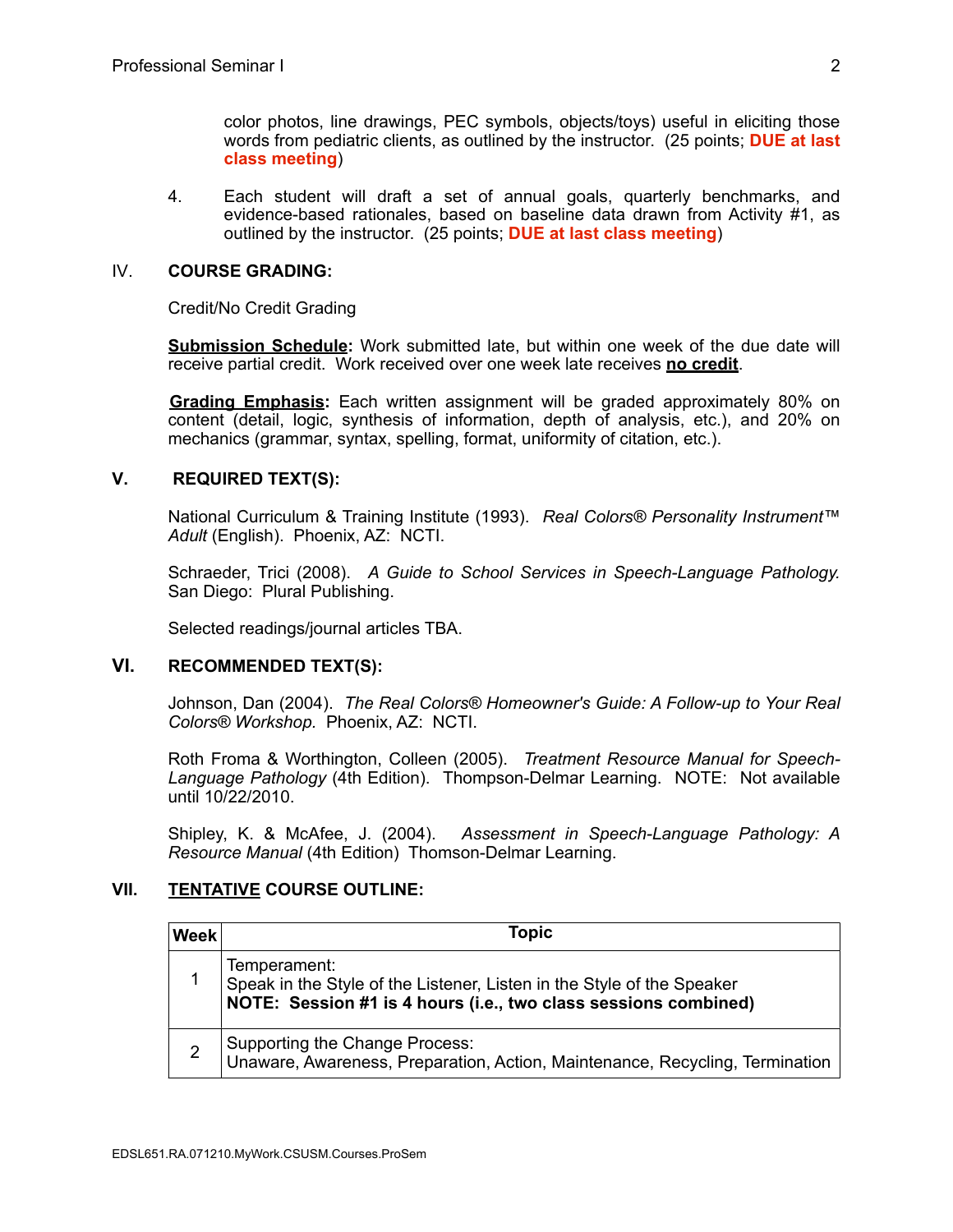| 3  | (a) What is Our Work?<br>(b) "got boundaries?"                                                                                                                                                                                                                                                                                                                                  |  |  |  |
|----|---------------------------------------------------------------------------------------------------------------------------------------------------------------------------------------------------------------------------------------------------------------------------------------------------------------------------------------------------------------------------------|--|--|--|
| 4  | (a) Incorporating Parents, Family, Caregivers, Partners, Adult Children, and<br><b>Significant Others</b><br>(b) Who is the Communicative Partner?<br>The Aim of Intervention:<br>(c)<br>(1) Supporting the Family to Support the Development of the Young Child in<br>FΙ<br>(2) Stimulation vs. Facilitation vs. Compensation in Pediatrics<br>(3) IDEA Part C vs. IDEA Part B |  |  |  |
| 5  | <b>ASHA Workplace Success Skills:</b><br>(a) Planning and Priority Setting<br>(b) Organization and Time Management<br>Interpersonal Savvy and Peer Relationships<br>(c)<br><b>Organizational Agility</b><br>(d)<br>(e) Problem Solving, Perspective, and Creativity<br>Dealing with Paradox and Learning on the Fly<br>(f)                                                      |  |  |  |
| 6  | Managing the Treatment Environment and Treatment Materials                                                                                                                                                                                                                                                                                                                      |  |  |  |
| 7  | Selecting (and Discarding) Stimuli                                                                                                                                                                                                                                                                                                                                              |  |  |  |
| 8  | Establishing Baselines to Measure Change over Time:<br>(a) Spontaneous vs. Elicited Samples<br>(b) Formal vs. Informal Measures<br>(c) Norm-referenced (e.g., standardized tests) vs. Criterion-referenced<br>(e.g., checklists) Measures                                                                                                                                       |  |  |  |
| 9  | (d) Dynamic assessment (e.g., test-teach-retest)<br>(e) Clinical Observation (i.e., descriptive)                                                                                                                                                                                                                                                                                |  |  |  |
| 10 |                                                                                                                                                                                                                                                                                                                                                                                 |  |  |  |
| 11 | Writing Meaningful, Measurable Long-Term Goals for Pediatrics                                                                                                                                                                                                                                                                                                                   |  |  |  |
| 12 | <b>Determining Rationales</b>                                                                                                                                                                                                                                                                                                                                                   |  |  |  |
| 13 | Delineating Short-Term Objectives (a.k.a. Benchmarks)                                                                                                                                                                                                                                                                                                                           |  |  |  |
| 14 | Structuring a Treatment Session: Using Time Efficiently                                                                                                                                                                                                                                                                                                                         |  |  |  |

### **VIII. PROFESSIONAL AND ADMINISTRATIVE REQUIREMENTS**

- 1. "Person-first" language (e.g., "student with specific language impairment" rather than "language-impaired student"; "Johnny who presents with Down syndrome" rather than "my Down syndrome student") must be used throughout all written and oral assignments and discussions.
- 2. Word process all written documents. Keep an electronic copy of all of your work. You will want these for your records and for potential future use as professional portfolio entries.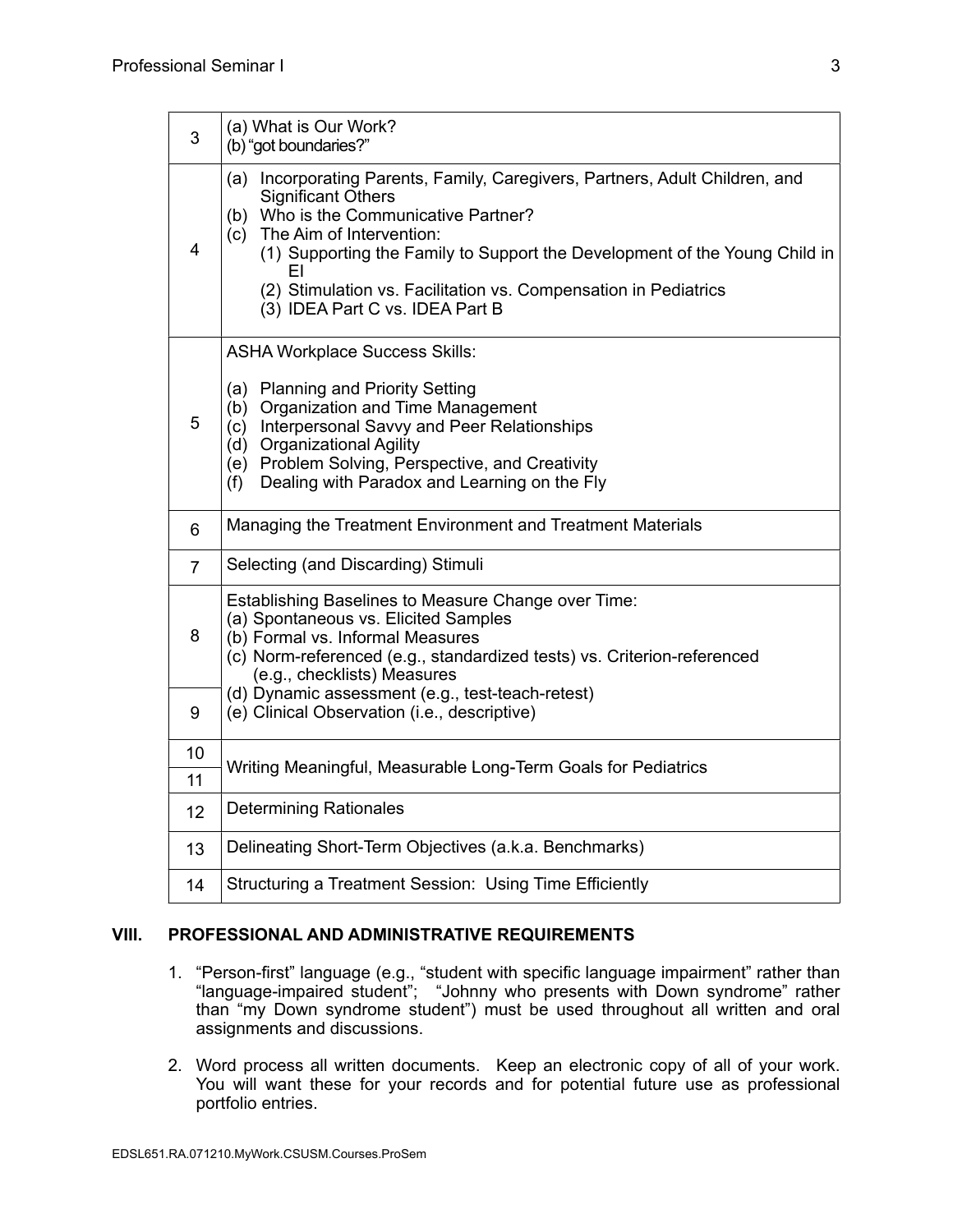- 3. Complete and hand in all assignments on the due dates for full credit. If you have extraordinary circumstances that impact completion of your assignments, please inform the instructor(s). Any time that you have questions or concerns, please contact the instructor(s) immediately.
- 4. Participate actively in class discussions and group activities and demonstrate positive interpersonal skills with classmates, the instructors, and guests.
- 5. Collaborative teams of four (4) will be assigned by the instructor from among the members of the class. Document the members of your team below and enlist their support to ensure you receive handouts and information if you miss class.

| Name  | Email |  |
|-------|-------|--|
| Phone | Other |  |
| Name  | Email |  |
| Phone | Other |  |
| Name  | Email |  |
| Phone | Other |  |
| Name  | Email |  |
| Phone | Other |  |

# **IX. COLLEGE of EDUCATION ATTENDANCE POLICY**

 Due to the dynamic and interactive nature of courses in this field, all students are expected to attend all classes and participate actively. At a minimum, students must attend more than 80% of class time, or s/he **may not receive a passing grade** for the course at the discretion of the instructor. Individual instructors may adopt more stringent attendance requirements. Should the student have extenuating circumstances, s/he should contact the instructor as soon as possible. *(Adopted by the CoE Governance Community, December, 1997).* 

### **Attendance and Participation for this course:**

 The course deals with complex material processed in a variety of ways. Structured interactions, group processes, oral presentations, guided discussion of readings, and development of assessment and treatment skills are the norm. **Students are expected to have read assigned materials by the date indicated in the syllabus, and should be prepared to discuss readings individually or in variously structured groups.** The degree of your engagement in these processes forms the basis for points assigned. Due to the fast paced and highly interactive nature of the course, regular attendance and full participation are expected: teaching and learning is difficult (if not impossible) if one is not present for and engaged in the process. Therefore, the above College Attendance Policy is amplified as follows: 1. Missing more than two (2) class meetings will result in the reduction of one letter grade. 2. Arriving late or leaving early on more than two (2) occasions will result in the reduction of one letter grade. 3. Illness and emergency circumstances will be considered/negotiated on a case-by-case basis. These measures should not be considered punitive, as students are expected to establish appropriate